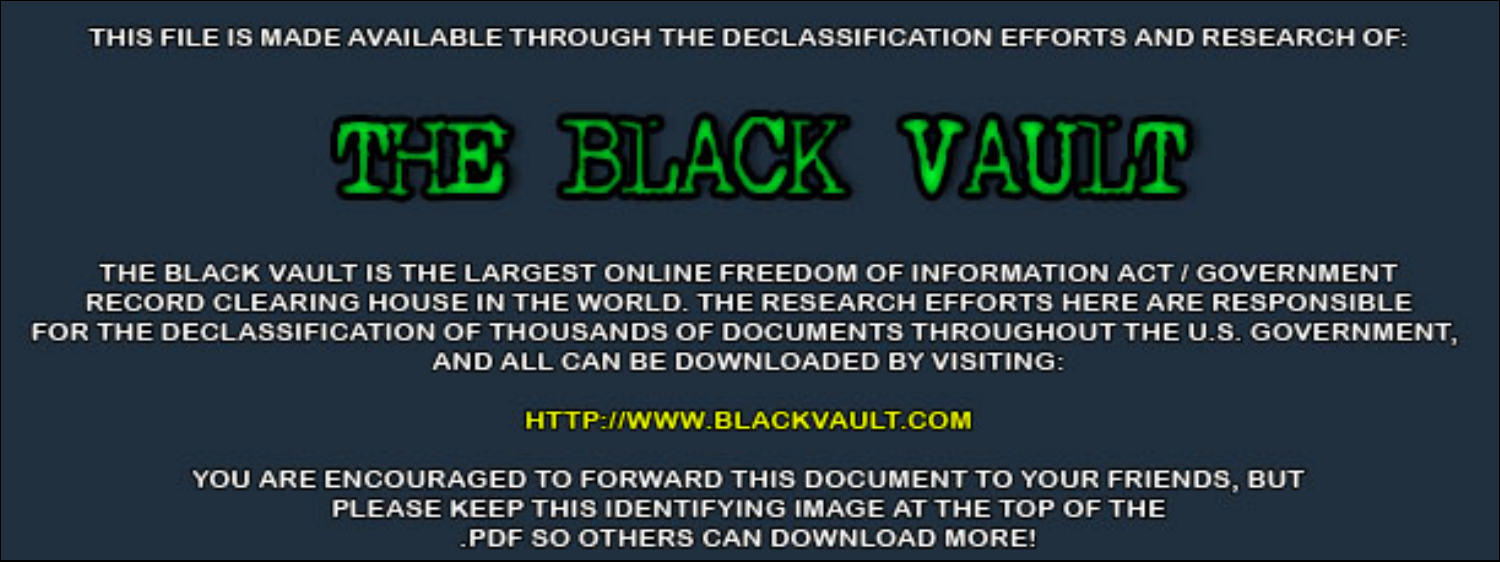## **(U) Cryptologic Almanac 50th Anniversary Series**

## **(U) Lambros D. Callimahos, Part 1**

ABC D E F G H I <sup>J</sup> K L M N 0 P Q R STU V W x y z

"If you can read these 26 letters, there is nothingabout the universe that you can't learn."

-- Lambros D. Callimahos--

(U) This article, the first of two, concentrates on the professional career of  $L$ . D. Callimahos. The second article, to be published tomorrow,concentrates on his famous CA-400 cryptanalysis course and the DundeeSociety, of which he was Guru and Caudillo.

(U) Lambros Demetrios Panayiotis Callimahos was more than a teacher. He was alsoa gourmet, an accomplished musician, a lover of good living, a cryptologist,a polyglot linguist...and much more. But it was as a teacher in a veryesoteric field that he had the greatest influence on NSA. At the time of hisdeath at the age of 67 in October 1977, Lambros D. Callimahos --husband,father, humanitarian, world renowned flutist, and distinguishedcryptanalyst--had enjoyed approximately twenty-seven years of service as anaccomplished cryptologist at NSA and in its predecessor organization, theArmed Forces Security Agency (AFSA).

(U) Callimahos was born December 16, 1910, in Alexandria, Egypt, of Greekparents and came to the United States when he was four years old. After highschool, at the behest of his father, he attended Rutgers University to studylaw. Hating it, he transferred to Julliard where he completed his educationas a flautist, graduating in 1933. During the next eight years, he becamefamous as a concert flautist, playing in all of the capitals of Europe andplaying twice in Carnegie Hall in New York City. After a few years oftouring, Callimahos realized that a professional concert flautist would noteam a comfortable living, especially for a man who now had a family. Anavid amateur cryptologist, he joined the U.S. Army in 1941 and entered thecryptologic service. According to him, he had had his choice of severalarmies, Greek and Egyptian among others, but the U.S. Army had thebestlooking uniforms.

(U) After basic training, Callimahos became head ofthe language department atPort Monmouth, teaching Italian and cryptanalysis. He graduated from Officer's Training School in 1942 and was supposed to spend the next severalmonths developing a new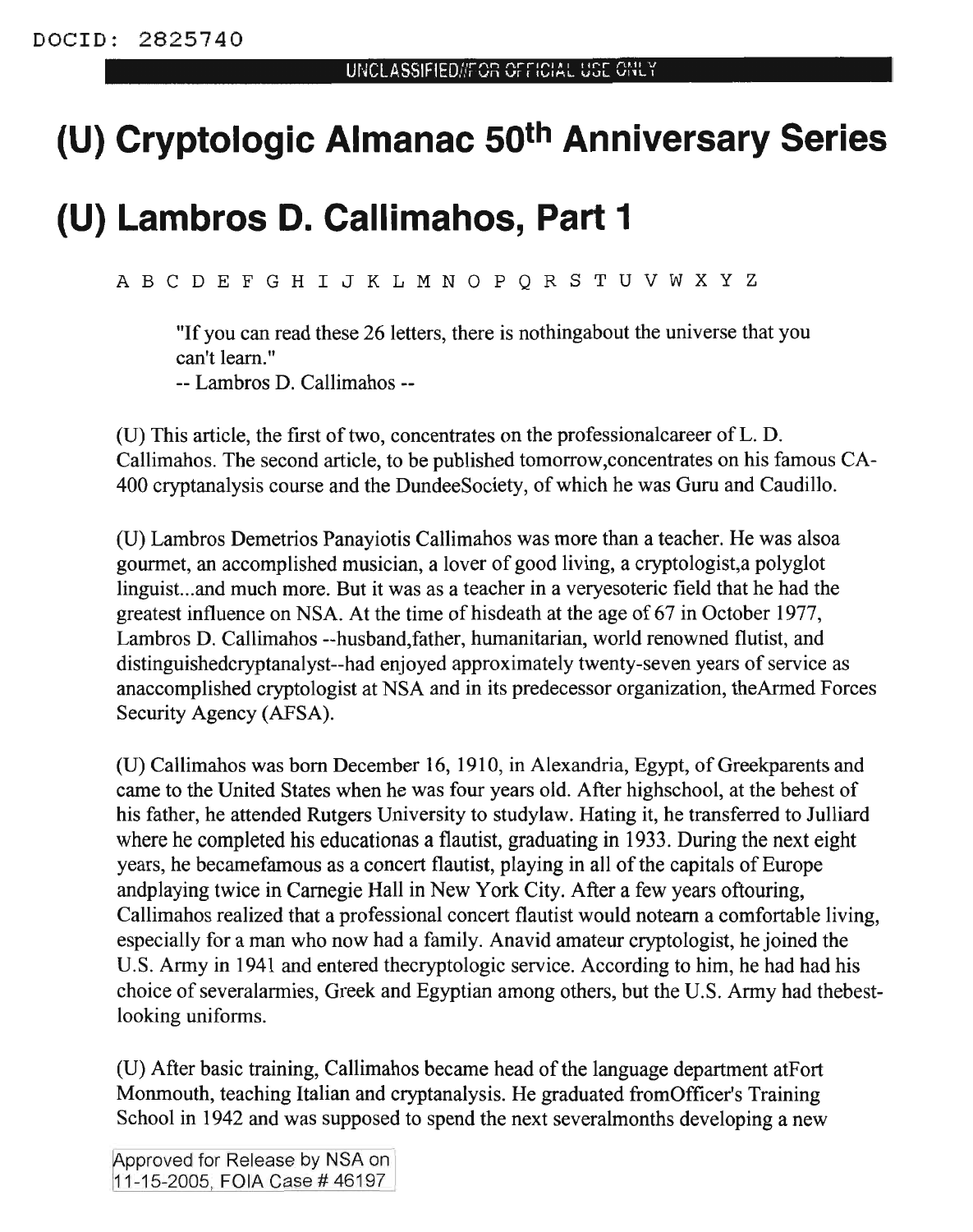## DOCID: 2825740

cryptologic course with William Friedman. However, achain of mistakes led to his being enrolled in a Japanese course, and he wassubsequently sent to New Delhi as an assistant signals intelligence officerfor the China-Burma-India theater. When the war was over, he was assigned tothe Army Security Agency as Friedman's assistant.

(U) Through the 1950s, now as a civilian, Callimahos collaborated with Friedmanon a variety of projects and developed his own famous class, CA-400. Thiswas an expansion of Friedman's original intensive-study senior cryptanalyticcourse and is still a legend around the Agency. The class ran eight hoursper day, five days per week, for eighteen weeks. The only acceptable excusefor absence was your own death. Callimahos taught 32 sessions of CA-400 to atotal of 270 students. As part of the class, he invented the now infamouscountry of Zendia, an island nation complete with invented industry, agriculture, history, and leaders. Not content with real world problems, hedevised a variety of original high-level cryptosystems for exercises.Graduates of CA-400 became members of the Dundee Society.

(U) A prolific writer of cryptologic literature, he was the author of over 40books, monographs, and articles. He revised Friedman's books MilitaryCryptanalytics I and II and wrote Military Cryptanalytics III, a culmination of many years of research. He helped establish NSA's Technical Journal in1955 and served as a technical advisor to the publication for the rest ofhis career. He wrote articles on codes and ciphers for World BookEncyclopedia, Collier's Encyclopedia, and the Encyclopedia Britannica.

(U) Callimahos was awarded NSA's Cryptologic Literature Award in 1975 "fordistinguished and enduring contributions to the literature of cryptology --as the Agency's most prolific writer of technical articles, monographs, andtextbooks, as a technical advisor to the Agency's scholarly journal; and achampion of the cause of cryptologic history and literature." He was awardedthe NSA Exceptional Civilian Service Award on 24 August 1976, a recognition of his "highly professional capabilities, inspiring leadership, and personaldedication to the furtherance of the Agency's mission."

(U) By the end of his career at the Agency, Callimahos was one of the livinglegends of NSA, revered by his students as a true Renaissance man: teacher,writer, linguist, cryptologist, and flautist. The dimensions of hisinterests were reflected in the CA-400 course. The cryptologic fmalexamination was far more rigorous than the cryptanalysis certification testat that time; and the trivia test covered topics from aardvarks to Zendia.

(U) Callimahos was forced to leave the Agency in late 1976 due to illness, buthe remained always available to advise Bruce Fletcher, who had replaced himas instructor of CA-400, on class matters.

[(U//FOUO)David P. Mowry, Center for Cryptologic History, 972-2893s, dpmowry]